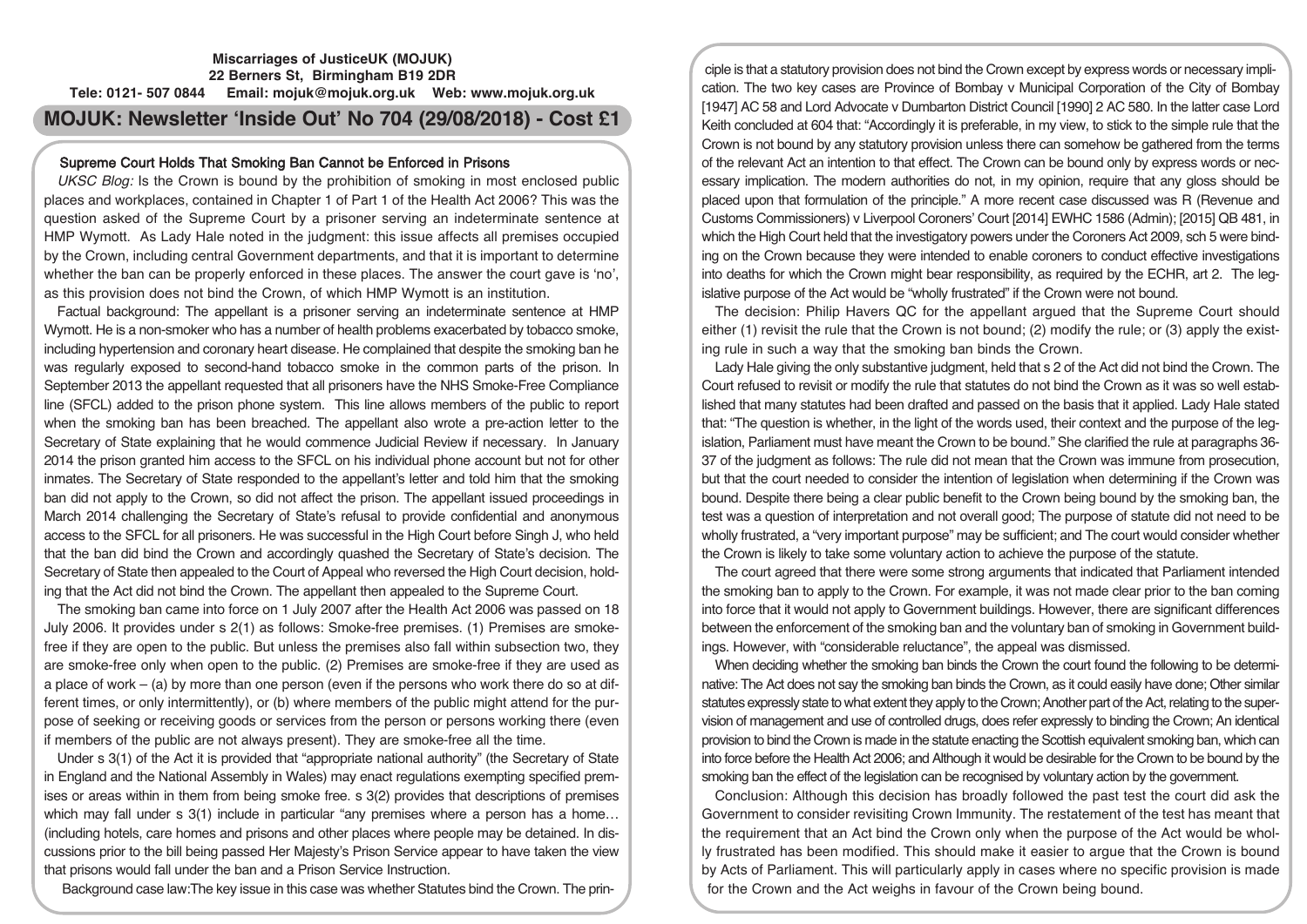# Child Spies' Must Have An Appropriate Adult Present At Meetings

Jamie Grierson, Guardian: Children being used as informants must have an appropriate adult present in meetings with the authorities, revised official guidance says. A revised code of practice for use of covert human intelligence sources (CHIS), published on Wednesday by the Home Office, states that a parent, guardian, personal contact or professional such as a social worker should be present at meetings between sources aged under 16 and the police, intelligences services or other public authorities. The requirement did not feature in an earlier version of the code, published in 2014. Its inclusion follows intense scrutiny of the practice of using child spies, after peers discovered powers covering the practice in obscure secondary legislation. "Public authorities must ensure that an appropriate adult is present at any meetings with a CHIS under 16 years of age," the code states. "The appropriate adult should normally be the parent or guardian of the CHIS, unless they are unavailable or there are specific reasons for excluding them, such as their involvement in the matters being reported upon, or where the CHIS provides a clear reason for their unsuitability. "In these circumstances another suitably qualified person should act as appropriate adult, eg someone who has personal links to the CHIS or who has professional qualifications that enable them to carry out the role (such as a social worker)." The code retains a passage prohibiting the use of CHIS sources under 16 being used to give information on their parents or legal guardians. The requirement for an appropriate adult to be present in meetings with CHIS juveniles was included in the Regulation of Investigatory Powers Act under an amendment in 2000. However, it was not included in the published code of practice until now. This month parliament's joint committee on human rights was asked to investigate the use of juvenile sources by the police and security services. The committee's clerk confirmed that the chair of the Lords secondary legislation scrutiny committee, Lord Trefgarne, had referred the issue to the committee and it would be considered "in due course". The committee is not due to meet again until September, but the Guardian understands it is likely to find time on its already full agenda to look at the issue. David Davis, the former Brexit secretary, Diane Abbott, the shadow home secretary, and a number of human rights groups have criticised the practice of using juvenile covert sources. Juvenile CHIS could be used in operations as mundane as trading standards investigations into retailers selling cigarettes to underage customers. But in a response to the Lords, the Home Office said authorities also used child spies in investigations into suspected terrorism, gang crime and child sexual exploitation.

# Met Police Deny Looser Background Checks Put People In Danger

Patrick Greenfield, Guardian: The Metropolitan police have rejected claims that the force put children and vulnerable adults in danger by reportedly relaxing its vetting system for thousands of people. Up to 20,000 members of the public have been issued with disclosure and barring service (DBS) certificates without full security checks after senior Scotland Yard officers decided to relax the process in 2016 amid criticism over delays, according to leaked documents. The Met temporarily dropped checks on police intelligence databases and opted to solely use information on the police national computer system, which only contains records about reprimands, warnings, criminal convictions and cautions, according to documents seen by the Sunday Times. At the time, the force was heavily criticised by the government for delays in background checks, which meant thousands of would-be NHS workers, carers and teachers could not work.

The use of police intelligence in background checks was mandated under the DBS system following the murders of the 10-year-old schoolfriends Holly Wells and Jessica Chapman in 2002, who were killed by Ian Huntley, a caretaker at a secondary school in Soham, Cambridgeshire. Huntley had no convictions for sexual offences before he was appointed, but had previously been report-

ed to police on six occasions over sexual assaults or sexual relationships with underage girls. Police checks failed to unearth his past, prompting reforms in the national vetting system for people working with children and vulnerable adults. The Met confirmed that some cases were closed based on a risk assessment under "very strict guidelines", but denied that the force's decision to reportedly relax its background check system had put the vulnerable at risk. Scotland Yard said: "The Met rejects the suggestion that cases were improperly closed placing the most vulnerable in danger. Safeguarding is, and will always be, of paramount importance to the Met. "In June 2016, the Met confirmed that there were over 81,000 outstanding cases with an average waiting time of 59 days. This presented risk to the most vulnerable, in that employment of key workers could be significantly delayed. "Alternatively, an unsuitable employee could take up employment before local police checks were completed. The cause of the problem was acknowledged as a significant increase in demand for the Met disclosure service, as well as the recruitment and retention of staff.The Met added that a sample of the closed cases had been reassessed and found that police intelligence would not have been used in these cases.

#### Files Shed Light on Alleged Efforts to Hide 1970s Police Corruption

Duncan Campbell and Rob Evans, Guardian: Documents retained by a senior detective involved in one of Britain's biggest police corruption inquiries have shed light on how efforts were allegedly made to prevent the true scale of wrongdoing from coming to light. The family of the late DCS Steve Whitby says he kept papers from the Countryman investigation as evidence of how he and his colleagues were thwarted by senior police officers and the then director of public prosecutions (DPP). His daughter, Lynne Kerley, who has passed the documents to the Guardian, said: "He felt peeved that individuals were allowed to go scot-free. I did not want it to go to the tip without something being being said or done."

Whitby was a leading member of Operation Countryman, which ran from 1978 until 1982. It investigated allegations against 84members of the Metropolitan police and 29 officers from the City of London police who were accused of taking bribes, planting evidence, conspiring with bank robbers and improperly facilitating bail. The operation resulted in just two successful prosecutions, to the frustration and anger of the investigators who had been recruited from Dorset constabulary. Whitby's papers cast light on the alleged police corruption of that time and the efforts apparently made by leading figures in the criminal justice system to suppress its exposure. Other previously secret documents highlight how successful attempts were made to force the Countryman team to pretend the Met had cooperated fully with them.

The Dorset officers were nicknamed the "Swedey", a pun on the Flying Squad's "Sweeney" nickname, and they were well aware that they were regarded by the Met and City officers as naive, rural plods. They even designed a squad tie – Kerley still has her father's – featuring a country mouse giving a V-sign to a hovering eagle, the Flying Squad's symbol. At the end of the investigation, Arthur Hambleton, the Dorset chief constable, said he was "absolutely staggered" by the extent of institutional corruption. He suggested that the then DPP, Sir Thomas Hetherington, who died in 2007, and the high command at Scotland Yard had been highly obstructive. "We felt the director's office was never really with us," he said after the collapse of the operation.

The operation was prompted by a growing number of corruption allegations, as the Whitby papers show. On 25 July 1979, Whitby told Leonard Burt, an assistant chief constable and the operational head of Countryman: "The information we now have clearly shows that corrupt police officers have permitted criminals who are guilty of serious offences, ie armed robbery, to be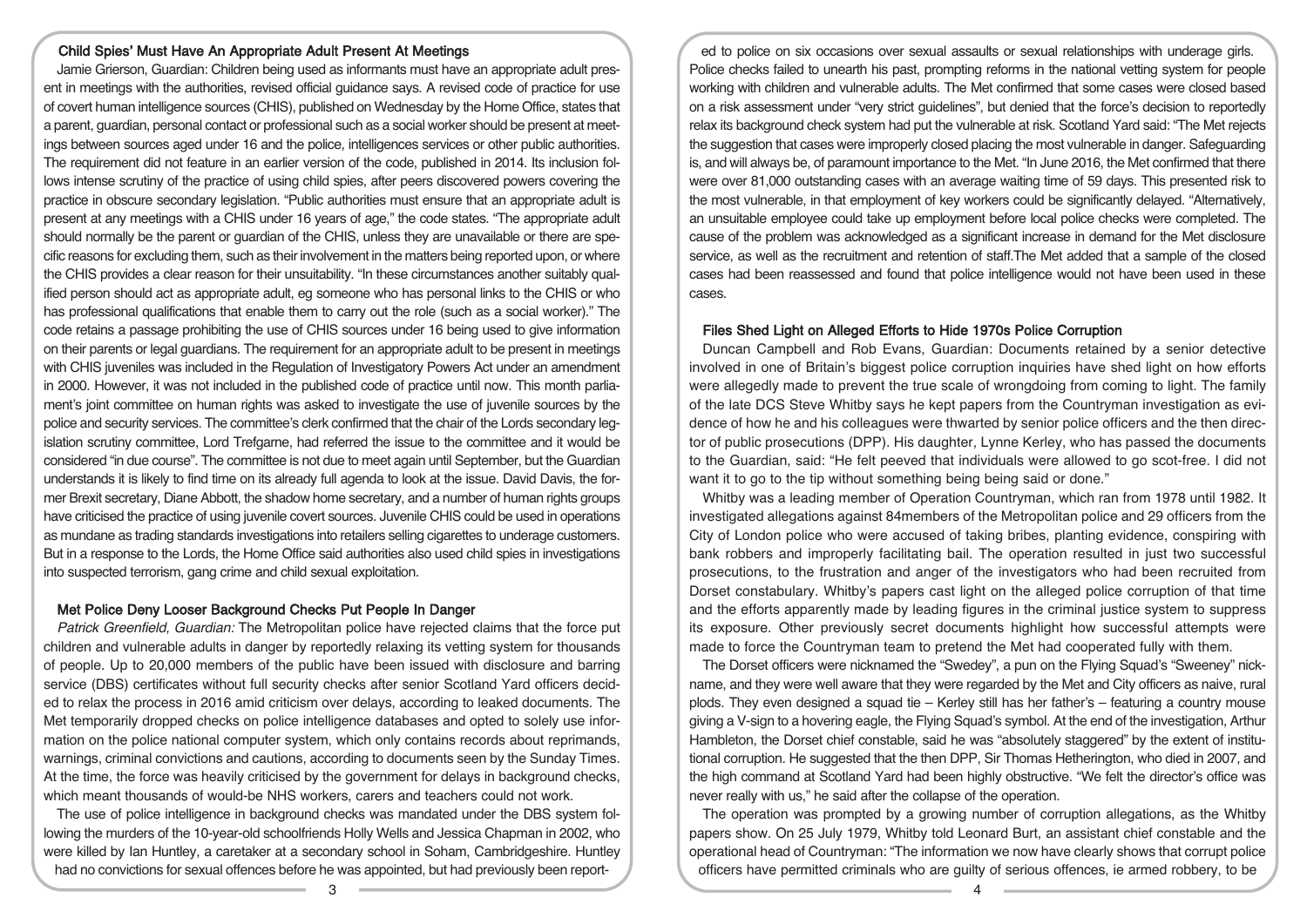released and not prosecuted." There were two key figures at the heart of the investigation: Alf Sheppard, a bank robber who was prepared to be wired up to get evidence against corrupt officers, and DCI Phil Cuthbert, a City of London officer and leading Freemason who was one of the two men later jailed. Three major robberies were at the centre of the investigation: the £175,000 robbery of the Daily Express payroll in 1976; the £520,000 Williams & Glyn's bank robbery the following year; and, most seriously, the 1978 Daily Mirror payroll robbery in which a security guard, Antonio Castro, was shot dead and £200,000 was stolen.

At the start of the operation, Whitby interviewed Cuthbert, who "explained that he first became involved in corrupt deals during his secondment to the regional crime squad. He said that it was a way of life and involved deals, informants, money and recovered property. Any reluctance to participate resulted in the officer leaving the squad." On 8 November 1979, Whitby reported that Sheppard had agreed to cooperate. "The question must also be asked: 'Will these men be prepared to sacrifice their friendly policeman?' At this time there is every indication that, providing the criminals are sure they will not be prosecuted, they will give the necessary evidence."

By the following year, however, tensions were becoming apparent. On 18 February 1980, the DPP protested against Cuthbert's arrest and decided that his department would offer no evidence against him. According to a report on 21 October 1980, Cuthbert had said "he was not going to be the patsy if things went wrong and he would put Mr Moore [Commander Hugh Moore of City of London police] in it as well". He claimed Moore had received £20,000 for allowing bail during the Express investigation. Moore, who died in 1993, denied the claim and Cuthbert said at his trial that he had been drunk when he made the accusation. Whitby's papers suggest Sheppard was prepared to pay up to £20,000 to officers to help him and other criminals get bail.

On 19 November 1981, Whitby reported on discussions with the DPP's office about granting limited immunity for the criminals who cooperated. He observed: "The decision not to permit any form of limited immunity, as previously given, is beyond comprehension. It can only guarantee that critical evidence concerning corrupt police officers will not be obtainable." In memos in 1982, Whitby wrote that Cuthbert, who was awaiting trial, initially appeared to seek help from Dorset police, but within weeks retracted the request. This suggested Cuthbert had been offered a deal by others whereby, if he did not implicate anyone else, he would be looked after at the end of his sentence. Whitby, who died in 1999, wrote: "He made it clear that he would serve his sentence, does not want parole and will not assist Countryman."

Home Office documents held in the National Archives underline the level of frustration felt by the Countryman officers. One document refers to Burt and his team being "in a very depressed state. They felt that unless they were able to offer the immunities which the DPP had not, up till now, been disposed to grant, their inquiry would not succeed … Mr Burt and his team are more than ever convinced of the gravity and scale of corruption among [redacted] and are talking of payments of up to £1m having been received by corrupt police officers on a systematic basis". Another document noted that Hambleton was "incensed that the home secretary and the attorney general had publicly stated in parliament that there had been no obstruction to his enquiries. In his view he had no doubt at all he had been obstructed and indeed this had been admitted to him by [senior Met officers]". A book, Operation Countryman by the former Flying Squad officer Dick Kirby, was published this year. Kirby was highly critical of the "inept and inexperienced country policemen" but also of Moore. He suggested that Moore warned Cuthbert of the impending inquiry, "championed the cause of officers who were thought to be crooked, denigrated those who were straight" and was "found to be less than truthful". The full story may have to wait until

2067, when all of the Home Office papers are due to be released.

#### The Idiots Who Say Money Can't Buy Happiness Don't Know Where To Shop!

Barbara Rich: Plenty of fish, too little caviar - Burki v. Seventy Thirty Ltd. A recent High Court judgment offers a vivid glimpse into the real-life world of "Wry Society", a regular feature in the Financial Times How to Spend Itmagazine, which holds a mirror up to its readership by satirising the tastes and foibles of High Net Worth Individuals in pursuit of expensively "curated" lifestyles.

The judge, HHJ Richard Parkes QC, opened his judgment with this paragraph: Gertrude Stein quipped that whoever said money can't buy happiness didn't know where to shop. This case is about a woman looking for romantic happiness who says she was tricked into shopping in the wrong place, paying a large sum to a dating agency which, she says, made promises but failed to produce the goods.

The woman looking for romantic happiness was Tereza Burki, a divorcee with three children, who, in late 2014, at the age of 43, paid a fee of £12,600 (a concession to her on the standard fee of £18,000) for 12 months' active membership of Seventy Thirty Ltd ("70/30"), a dating agency which described itself as an "Exclusive Matchmaking and Elite Introduction Agency", offering a "quintessential, worldclass matchmaking service to a sophisticated and particular clientele". Its services were "interactive and personalised", with its founder and proprietor, Susie Ambrose, describing it in a post-trial statement reported in the media, as "a niche, exclusive agency, not a mainstream, mass-market online dating service. We are not going to have thousands of members because there simply aren't thousands of single, wealthy, high-calibre prospects out there".

As the court's decision shows, however, it is one thing to differentiate your dating service from "Plenty of Fish" (a free online dating website), but another to give the impression that there is more caviar available for your clients than is really the case. Ms Burki spent some time considering whether or not to join 70/30 after her first approach to the agency in 2013. As the judge said, "her requirements were not modest". What she wanted in a partner was a 'sophisticated gentleman', ideally employed in the finance industry. It was important to her that her partner should lead a 'wealthy lifestyle', and that he should be 'open to travelling internationally'. For that reason, it would also have been appealing to her that he should have 'multiple residences'. Above all, the most important characteristic that she looked for in a prospective partner was a preparedness to have more children. She had always wanted four.

In the course of a number of meetings with 70/30 staff, including its then managing director, Lemarc Thomas, before signing up for membership, Ms Burki was shown profiles of men who were said to meet her criteria and be actively seeking a romantic partner like her. For example, one whom she found attractive "was pictured perched on the bonnet of an expensive car in front of what appeared to be a substantial house" and she was told that his profile fitted her criteria. But Ms Burki was disappointed in 70/30's service once she had joined, although she was sent potential matches from its membership database. She ended her membership within a few months of activating it, complaining that she was not able to meet any men matching the representations made to her by agency staff before she joined, and anxious that time was running out for her to have another child. After requesting and being refused a refund of her membership fee, Ms Burki eventually, and successfully, sued 70/30 for misrepresentation and deceit.

The judgment explores the history of Ms Burki's (and two other women's) dealings with 70/30, and 70/30's working practices and the composition of its database in great detail. The database contained three categories of individuals: current paying members, former members whose contracts had expired but who were still available to be matched, and individuals who had been approached by 70/30 and were willing to be added to the database to be matched, although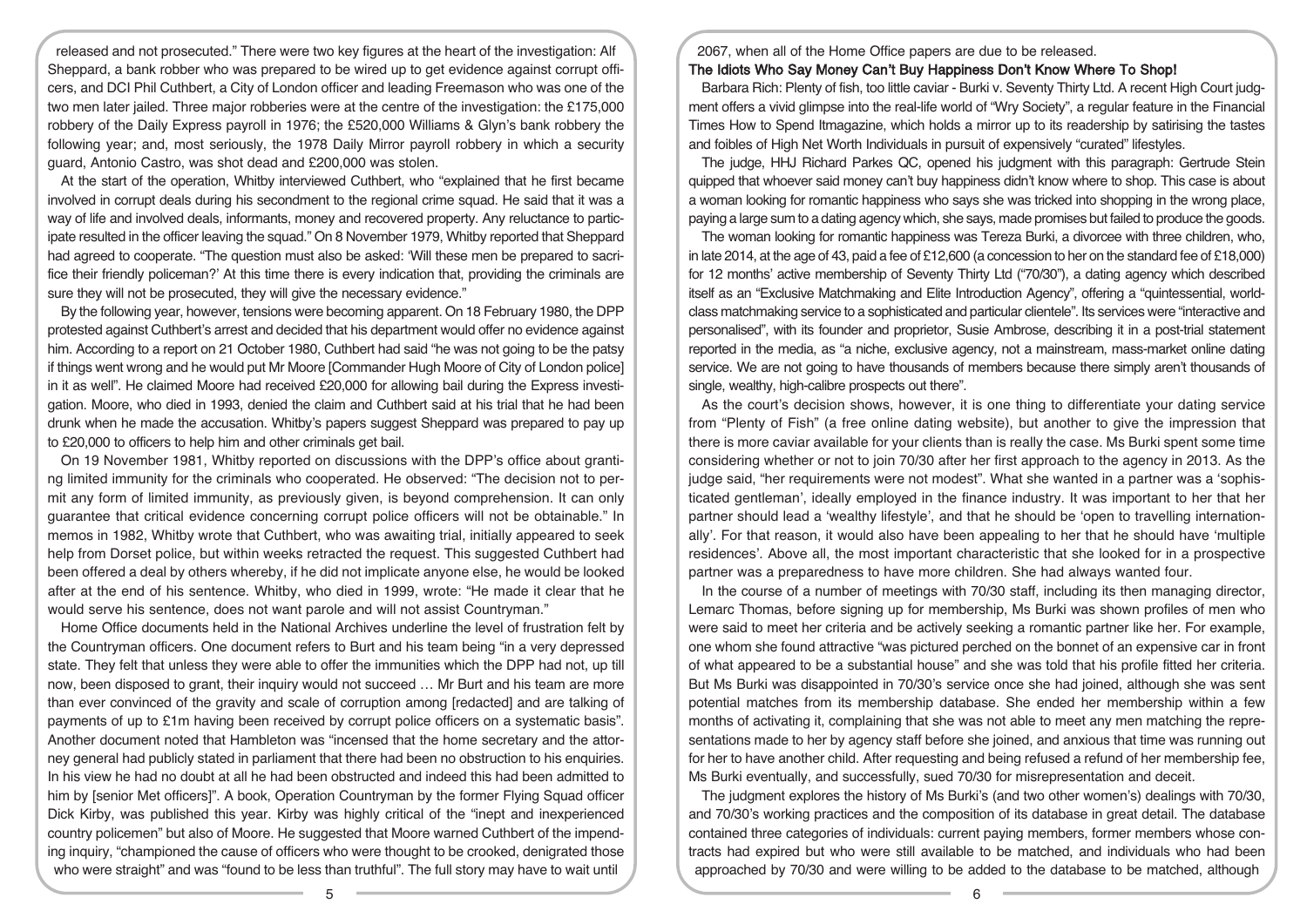they had not signed up as active paying members. Although it was an issue at the heart of the case, the actual number of active paying members on the database at any given time was remarkably unclear. The judge was critical of the evidence of the figures put forward by 70/30, and of the evidence of its founder, Ms Ambrose, generally, describing his impression of her as "a person who is not interested in detail and is prone to making broad statements in an imperious manner that brooks no contradiction". Far from the pleaded Defence figure of 1,500 current active members, or even the 800 put forward in evidence, the judge concluded that there were only about 200, i.e. a maximum of around 100 active male members, at the time of Ms Burki's membership. Commitment by a prospective partner to an active paying membership was a significant factor for Ms Burki, and she said that she would not have joined 70/30 if she had understood the inclusion of the third category on the database. The judge agreed with her that this was not clear in 70/30's contractual terms and conditions, even though she admitted that she had not read them—" As she charmingly and no doubt correctly put it, 'In matters of the heart one is not rational'."

The judge observed that: Had Mr Thomas explained to Ms Burki that the database included active members, former members who still wished to be matched, and people who had been headhunted and had agreed to be put on the database in the hope of finding a suitable partner, she would have had little cause for complaint. The judge ruled that in the course of meetings before Ms Burki signed up for membership, Mr Thomas—who chose not to give evidence at the trial, an attitude the judge found "astonishing"—must have known that he was giving a false impression of the number of wealthy male members who were actively engaged in 70/30's matchmaking services. That was the deceit, not, as one commentator has described it, "promising to find her a partner to fulfil her requirements". As the judge said, "a membership of 100 active men cannot by any stretch of the imagination be described as a substantial number." 70/30 was ordered to refund Ms Burki's membership fee of £12,600 and to pay her a further £500—less than she had hoped to recover—for distress, upset, disappointment and frustration.

In its turn, 70/30 sued Ms Burki for libel and malicious falsehood in two online reviews, one on Google and one on yelp.co.uk, which she had written, and which remained published online for about four months. As the judge said, accessing such reviews is "a commonplace of modern online activity". In both reviews Ms Burki gave 70/30 only one star for its services and added strongly critical comments, which the judge said were "unarguably defamatory", and which in both cases met the legal threshold of causing or being likely to cause serious harm to 70/30's reputation, which, as 70/30 is a company, requires causing or being likely to cause serious financial loss. The decision illustrates that this is a fairly low threshold for a small company—the likelihood of loss of even one client and his fees would have been serious to a company the size of 70/30. Ms Burki pleaded in her defence that both her reviews were true and/or her honest opinion. Many people have expressed surprise that Ms Burki could win her claim for deceit but still be liable for accusing 70/30 of being fraudulent. But the court held that her expressed opinion in her Google review that 70/30 was a 'scam' was based on facts which were untrue. Its business was not fundamentally dishonest or fraudulent, but entirely genuine. The case illustrates how easy it is for careless words to lead to liability—Ms Burki was ordered to pay damages of £5,000 to 70/30 for this. However, the judge ruled that the "more measured" Yelp review was based on factual allegations which were substantially true. He rejected 70/30's claims of malicious falsehood in relation to both reviews, accepting that Ms Burki wrote her reviews "in the belief (partly erroneous though it was) that her complaints were well-founded, and not with the motive of doing injury to 70/30, but rather out of a sense of honest anger at the way that she felt she had been treated."

The overall outcome was that Ms Burki was awarded £13,100 damages, of which £12,600 was no more than repayment of her original subscription to 70/30, on her claim, and 70/30 was awarded £5,000 on its claim, leaving Ms Burki with a net £8,100 from the litigation. No costs judgment has (yet) been published, but the costs incurred by each side must be many, many multiples of the amounts in dispute in either claim and will represent its most significant financial consequence. Observers not personally or professionally involved with the case may never find out the level of these costs, or how the burden of them ultimately falls, and cannot make any reliable guess either, without knowing whether any compromise proposals which might affect a costs decision were made by either side. Although dating agencies may have significant numbers of dissatisfied customers (Citizens Advice Bureaux were reported as having dealt with 300 complaints in 2017), few can afford to take the risk of High Court litigation on this scale.

It is striking to contrast the exhaustively thorough 271 paragraph High Court judgment, following a week-long hearing[2] in Ms Burki's case, with the summary way a rather similar case was dealt with in New South Wales in 2004[3]. In that case, a Mr Galletti, who "wanted to meet a woman who was single, a non-smoker, slim and without children", had paid AUD 770 to a dating agency, which had told him that it had specific numbers of women in two named towns in New South Wales (Dubbo and Mudgee) that he could meet if he joined it. The agency then appears to have provided him with profiles of women, including a number who "were ruled out because some had children, some were not slim and some did not want to go out with him". He was then told that he would have to pay a further fee if he wished to meet someone. The Consumer, Trading and Tenancy Tribunal of New South Wales held a hearing within a month of Mr Galletti's application being filed. The hearing must have taken a relatively short time, as Mr Galletti attended it by telephone. The judgment consists of twelve terse paragraphs, each one sentence long, and including one: "The majority of the women in Mudgee and Dubbo did not meet the criteria required by the applicant", which, read alone, no doubt casts the female population of Dubbo and Mudgee in an unfair light, and concluding with a finding that the conduct of the agency was misleading and deceptive and ordering repayment of Mr Galletti's AUD 770 membership fee.

Cases like this make for diverting reading. Partly because they "let daylight in on magic" and expose in pedantic lawyerliness what lies beneath the packaging and selling of happiness to consumers. And partly because they prompt a mixture of flinching from sharing their experience and a touch of sympathy for people who are willing to expose their emotional disappointment in shopping for happiness to the public gaze through litigation. Many online comments have been harshly judgmental of Ms Burki's hopes and expectations.

45 years ago, in Jarvis v. Swans Tours, the CoA decided that Mr Jarvis, a local authority solicitor who holidayed alone, should be compensated for his disappointing skiing "house party in Mörlialp" package booked with Swans Tours. In my mind, this has become a classic passage of prose description of holiday disappointment, as comforting in its own way to reread in the light of even slightly similar experiences as is Dickens's comic account of the disastrous amateur performance of Mr Wopsle's Hamlet in Great Expectations, after coming home from a disappointing evening at the theatre.

In Jarvis, Lord Denning memorably described the gap between promise and reality. Swans brochure said: "House Party Centre with a special resident host. Mörlialp is a most wonderful little resort on a sunny plateau. Up there you will find yourself in the midst of beautiful alpine scenery, which in winter becomes a wonderland of sun, snow and ice, with a wide variety of fine ski-runs, a skating rink and exhilarating toboggan run. Why did we choose the Hotel Krone … mainly and most of all because of the 'Gemütlichkeit' and friendly welcome you will receive from Herr and Frau Weibel. The Hotel Krone has its own Alphütte Bar which will be open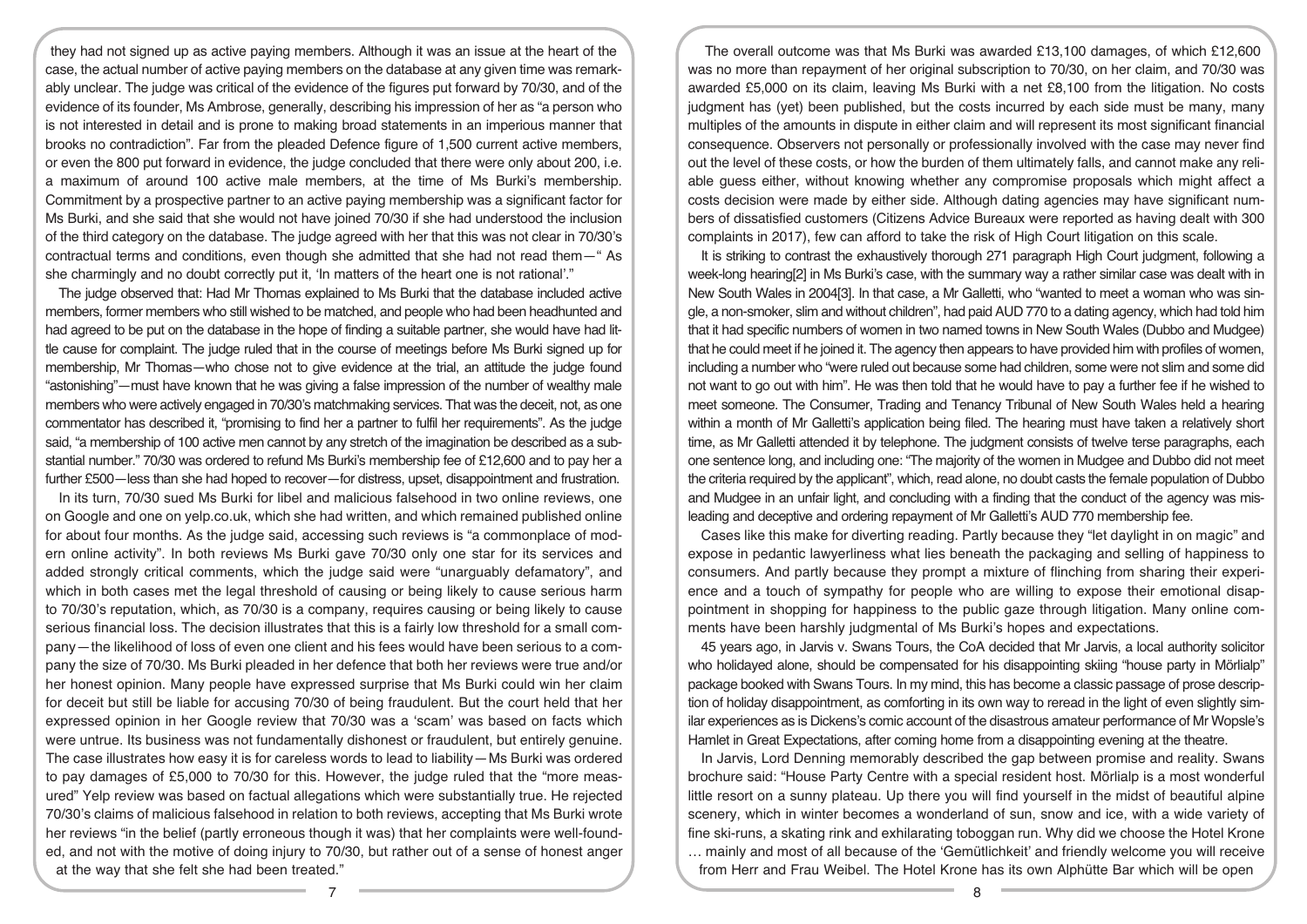several evenings a week. No doubt you will be in for a great time when you book this house party holiday … Mr Weibel, the charming owner, speaks English."

The reality was that: [Mr Jarvis] was a man of about 35 and he expected to be one of a house party of some 30 or so people. Instead, he found there were only 13 during the first week. In the second week, there was no house party at all. He was the only person there. Mr Weibel could not speak English. So there was Mr Jarvis, in the second week, in this hotel with no house party at all, and no one could speak English, except himself. He was very disappointed, too, with the skiing. It was some distance away at Giswil. There were no ordinary length skis. There were only mini-skis, about 3 ft. long. So he did not get his ski-ing as he wanted to. In the second week he did get some longer skis for a couple of days, but then, because of the boots, his feet got rubbed and he could not continue even with the long skis. So his ski-ing holiday, from his point of view, was pretty well ruined.

There were many other matters, too. They appear trivial when they are set down in writing, but I have no doubt they loomed large in Mr Jarvis's mind when coupled with the other disappointments. He did not have the nice Swiss cakes which he was hoping for. The only cakes for tea were potato crisps and little dry nut cakes. The yodeler evening consisted of one man from the locality who came in his working clothes for a little while and sang four or five songs very quickly. The "Alphütte Bar" was an unoccupied annexe which was only open one evening." Poor Mr Jarvis with his Gemütlichkeitfrei sojourn of mini-skis and little dry nut cakes. At least, 45 years ago, he was not at risk of damages for libelling Swans Tours in an internet review posted in a moment of "honest anger" at the way he had been treated. [1] A woman whom it is difficult, if not impossible, to imagine engaging an agency to search for a high net worth individual to fulfil her dreams

#### What Does the John Worboys Case Have to do With the Separation of Powers?

Cathryn Evans, Rights Info: The separation of powers is one of the most important safeguards for our democracy. But the serial-rapist John Worboys' case has lead to questions about whether the separation of powers is really being protected. The separation of powers is the principle that, in order to prevent any single part of the government becoming too powerful, there should be a clear separation between its three arms – the executive (government), the legislature (parliament) and the judicial (judges and the legal system). So, how does the separation of powers work and why has the government been accused of getting it wrong?

If one person or one arm of the state has too much power, it means that they may be able to abuse their powers and override other areas of government. In a democracy, the powers of the state are shared and split into three separate branches, each with different responsibilities. Each branch of the state can act as a check on the others, ensuring that no one area of the state becomes too powerful. Judicial independence is a vital part of the separation of powers. Judges must be impartial and not subject to any external pressures. This is to ensure that anyone who appears before them can be confident that their case will be decided fairly and in accordance with the law.

But Judges Aren't Above The Law, Right? In 1701, the Act of Settlement introduced judicial independence to England and Wales. Prior to that, many judges had been removed from office by a king or queen displeased at their rulings. Charles II (1660–1685) dismissed 11 judges in the final 11 years of his reign, while his brother James II (1685–1688) dismissed 13 judges in four years, including four in one day! This does not mean that judges are above the law. Lord Chief Justice or Lord Chancellor may refer a judge to a body called the Judicial Complaints Investigations Office if they have behaved badly or committed a criminal offence. If they have, then they can be removed from office.

The John Worboys Case Earlier in 2018, the Parole Board decided to release a serial sexattacker, John Worboys, causing a huge public outcry. A legal challenge resulted in a High Court ruling that the decision to release Worboys should be quashed and a fresh determination made. The Parole Board – created in 1968 – is an independent body that carries out risk assessments on prisoners to determine whether they can be safely released into the community. Assessors focus solely on whether a prisoner applying for release represents a significant risk to the public. They are supplied with a dossier of information on the prisoner and also take evidence at an oral hearing. The Parole Board has the status of a court, and so should be subject to the same rules and principles.

As a consequence of the Parole Board's handling of the Worboys case, the Justice Minister David Gauke ordered its Chair, Nick Hardwick, to resign – judging his position to be 'untenable'. Soon afterwards, Paul Wakenshaw, a prisoner whose case was soon to go before the Parole Board, applied to the courts for a judicial review, arguing that this decision violated the principle of the separation of powers. A judicial review is where a judge reviews the lawfulness of a decision or action made by a public body. Wakenshaw's case argued that it was constitutionally wrong for the Justice Secretary to drive out the head of a judicial body without following a proper procedure to determine whether the removal was justified.

This government intervention suggested that the Parole Board was not as independent as a genuine court – despite being considered one under the law. In August 2018, permission for a judicial review was given. The judge, Mr Justice Mostyn, was highly critical of the government's action, agreeing that there appeared to be a lack of independence within the Parole Board – because of the influence government ministers wielded. The judge stated that David Gauke's actions breached the principle of judicial independence enshrined in the Act of Settlement 1701. The judge also criticised the government for not acting on the findings of an earlier case which held that the Parole Board appointments process failed to meet the test for independence.

What Happens Now? The judge has paused the judicial review for three months to enable the Justice Minister to act on his finding that the Parole Board lacks independence. If he fails to act – or acts in a way which still fails to uphold the separation of powers – the judicial review will be allowed to go ahead. If a judicial review goes ahead and finds that the government has abused its powers, the judge has a number of remedies at his disposal. He could issue an injunction forcing the Parole Board to take – or not take – certain actions. He could also make a declaration that the government is acting unlawfully. While such a declaration cannot force the government to act, it would be highly embarrassing – something that the Minister will probably want to avoid. So, it's likely that changes will take place to the Parole Board before the end of the year, ensuring that its independence and the separation of powers are protected.

#### Squalid Prisons Are Just the Start. The Entire Justice System is in Meltdown

Polly Toynbee, Guardian: From the police to legal aid to the courts, savage cuts mean a nightmare is unfolding largely out of public view.Austerity's most savage cut is barely visible. Ambulances stacked up outside overflowing A&E departments make news because that could affect you or yours, any day. Pot holes in the road draw motorist and cyclist wrath, as do missed bin collections. But the near collapse of the entire criminal justice system can happen right under our noses, and none but judges, lawyers, the Crown Prosecution Service (CPS) and prison staff know anything about it.

Prisons did top the news on Monday 20/08/2018, when the horrifying inspection report on HMP Birmingham forced the government to take it back from G4S. Blood, vomit, cockroaches, rats, the air thick with the drug spice, staff hiding, in fear of violent prisoners: here was a scene of hell and